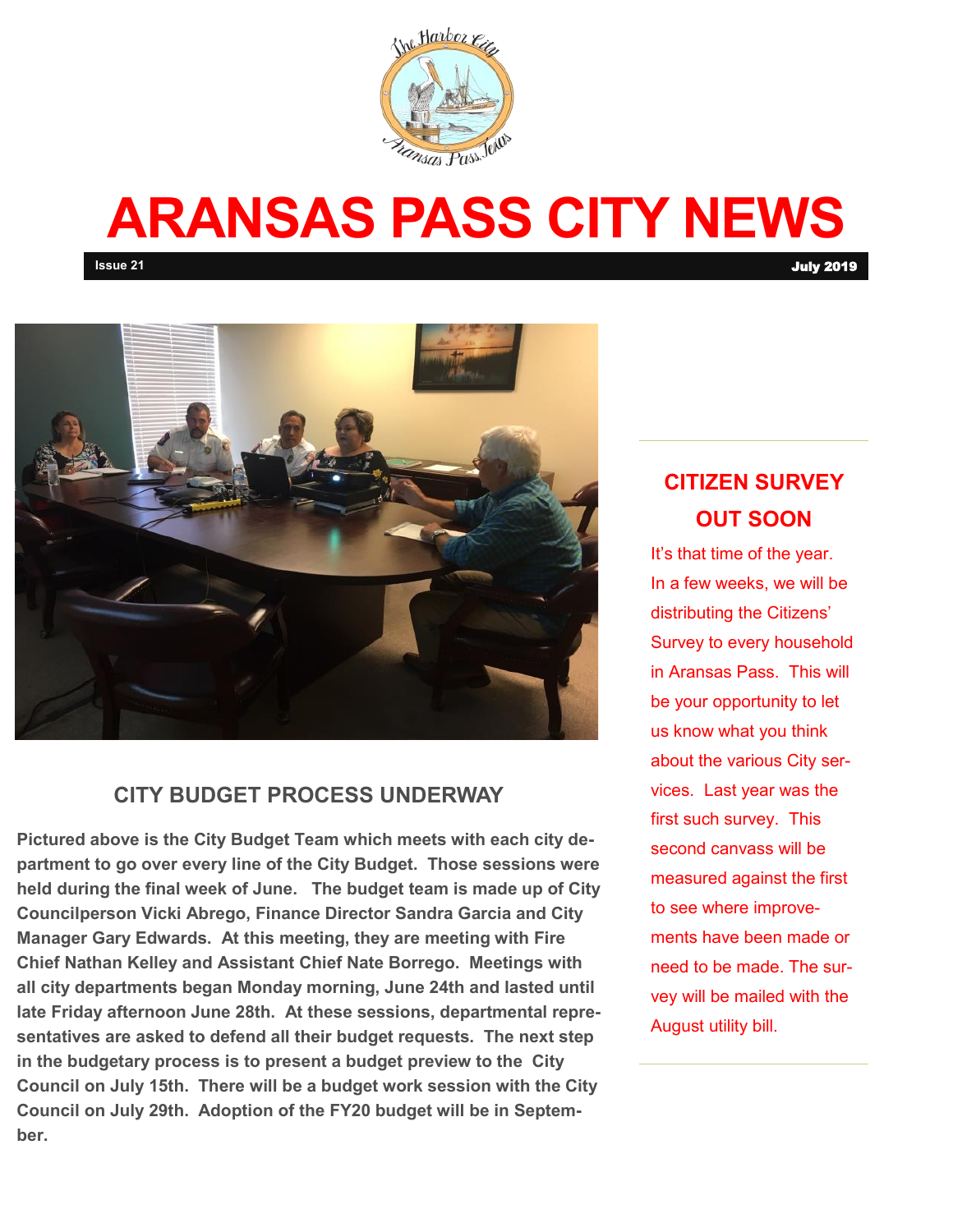

#### **GEOTECHNICAL WORK BEGINS FOR NEW ROADS AT CONN BROWN HARBOR**

Ground borings and other geotechnical work began in June at Conn Brown Harbor. This work is part of upcoming improvements to the harbor Roads where completely new streets will be built with an adjacent bike/walking path. Pictured above is equipment sent in by Dannenbaum Engineering Corporation. Dannenbaum is designing the Conn Brown improvements. The City Applied for and received a \$5 million grant from the Economic Development Administration (EDA) for this work.

# **NEW CITY VIDEO EX-PLAINS POLICE DE-PARTMENT TEXT/ 9-1-1 SERVICE**

The City of Aransas Pass has added an important service for Citizens. Residents are now able to contact 9-1-1 by text in addition to the telephone. This new feature can be important and even life-saving if the victim does not want someone to know they are contacting 9-1- 1. It also can be helpful if the victim wants to remain quiet while contacting 9-1-1. The video explaining this new service can be found on the City webpage. You can search for "informational videos". Other city informational videos can be found here. Shown below from the video are Police Chief Eric Blanchard (L) and Telecommunications Supervisor Crystal Bath (R)

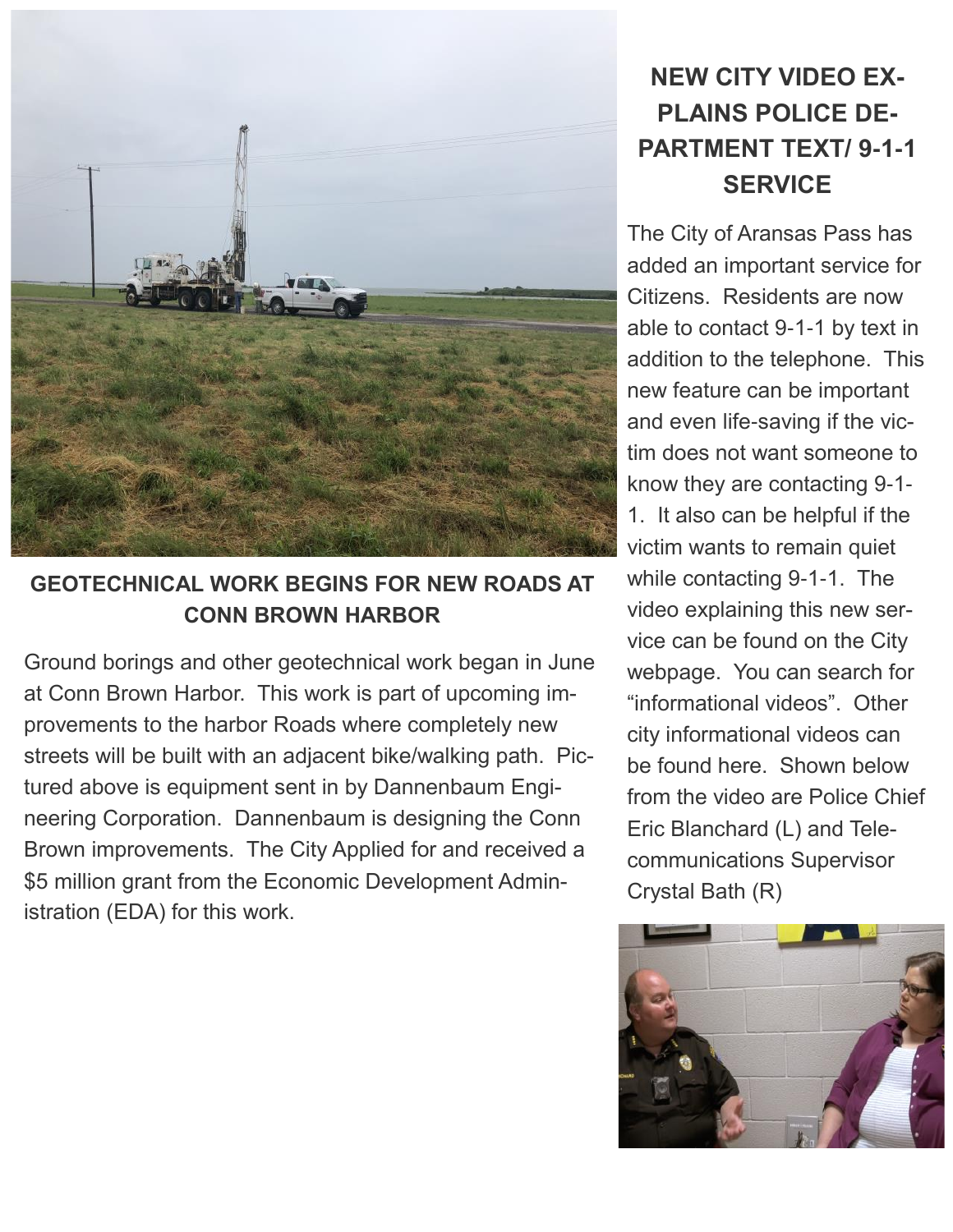#### CITY STAFF **PRESENTS** BUDGET NEEDS TO CITY COUN-CIL

For the second year, Aransas Pass City Staff made a halfday presentation to the City Council on June 14th explaining why their budget requests are important to City Services. Each department spent days preparing their presentations. As is the case each year, the proposed expenditures exceed the revenues. However, this session helps set budgetary priorities. The City budgetary process begins in April/May and extends until September.





## **CITY COUNCIL BUDGET PRIORTIZATION MEET-ING HELD ON JUNE 14TH**

A strategic Planning session was held in mid-June in order to determine what the City Council's FY20 budget priorities are. Shown above are the worksheets from this year's planning session displaying the departmental priorities. After each department head gave a presentation explaining and defending their budget requests, the Council went around to each worksheet and placed a stick-um dot on their preferred project/expense. The priorities were then taken to the June 24th—28th budget meetings and will be reviewed throughout the budgetary process. Some of the Council preferences relate to staffing needs; pay for employees, roads, infrastructure and various types of needed equipment.